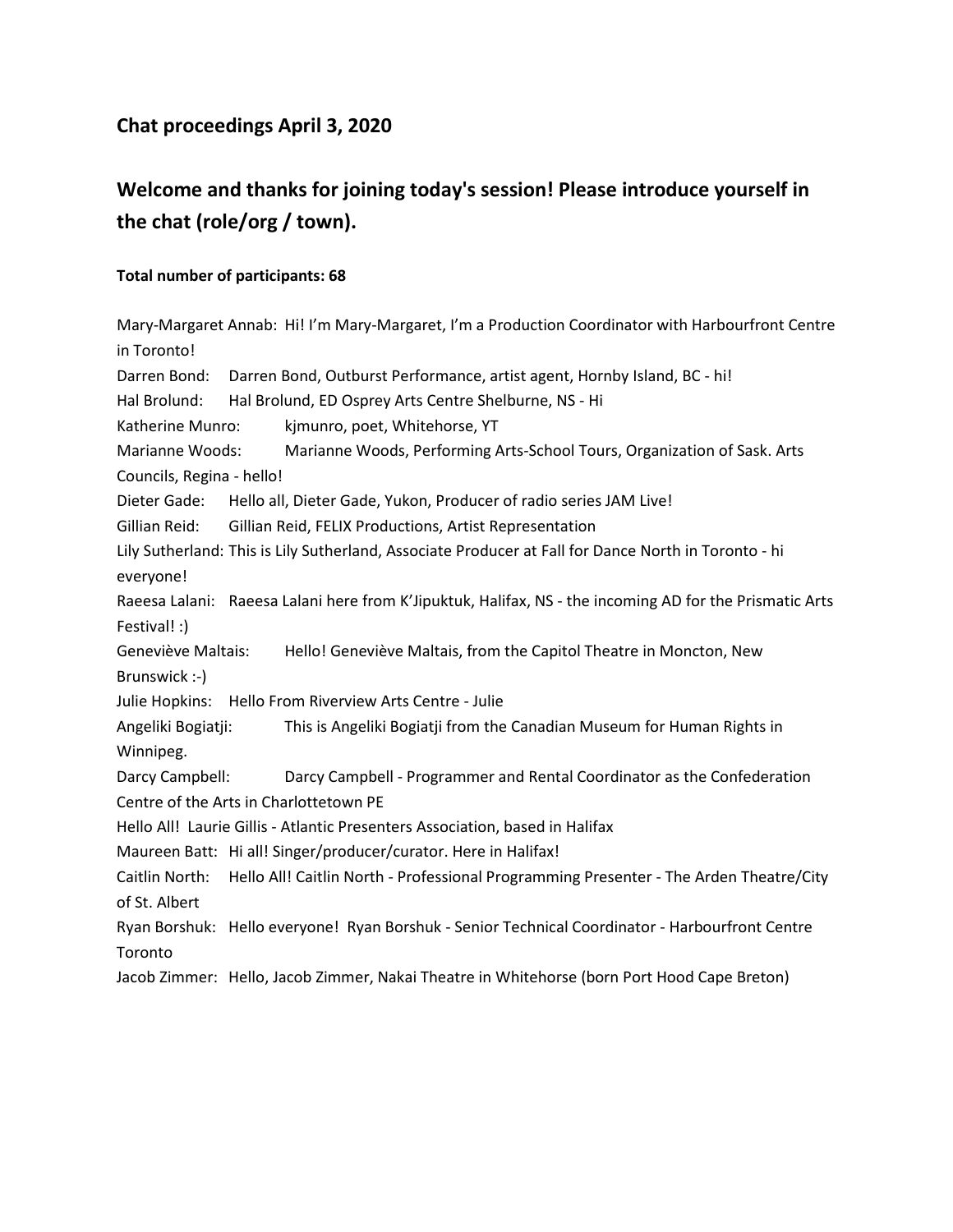### **Resources and information**

Inga Petri: <https://digitalartsnation.ca/digital-news/> Francis Remedios: [http://edmontonjournal.com/entertainment/local-arts/yardbird-suite](http://edmontonjournal.com/entertainment/local-arts/yardbird-suite-engineering-new-ways-to-keep-the-music-alive-during-corona-geddon)[engineering-new-ways-to-keep-the-music-alive-during-corona-geddon](http://edmontonjournal.com/entertainment/local-arts/yardbird-suite-engineering-new-ways-to-keep-the-music-alive-during-corona-geddon) Francis Remedios: <https://www.smallslive.com/accounts/signup/> [https://cdn.charcoalblue.com/files/News/Performance-Buildings-in-the-Post-Pandemic-](https://cdn.charcoalblue.com/files/News/Performance-Buildings-in-the-Post-Pandemic-World.pdf?mtime=20200401150717)[World.pdf?mtime=20200401150717](https://cdn.charcoalblue.com/files/News/Performance-Buildings-in-the-Post-Pandemic-World.pdf?mtime=20200401150717) Kevin Korchinski: The Billboard article I mentioned [https://www.billboard.com/articles/business/9342389/coronavirus-touring-concert-business](https://www.billboard.com/articles/business/9342389/coronavirus-touring-concert-business-billboard-cover-story-2020?utm_medium=social&utm_source=facebook&fbclid=IwAR0BZu915RqY_aMTTOiwFFZUJCF6jVDYKlW8sKgG_rL5sh5GkIamIlN1X6g)[billboard-cover-story-](https://www.billboard.com/articles/business/9342389/coronavirus-touring-concert-business-billboard-cover-story-2020?utm_medium=social&utm_source=facebook&fbclid=IwAR0BZu915RqY_aMTTOiwFFZUJCF6jVDYKlW8sKgG_rL5sh5GkIamIlN1X6g)[2020?utm\\_medium=social&utm\\_source=facebook&fbclid=IwAR0BZu915RqY\\_aMTTOiwFFZUJCF6jVDYK](https://www.billboard.com/articles/business/9342389/coronavirus-touring-concert-business-billboard-cover-story-2020?utm_medium=social&utm_source=facebook&fbclid=IwAR0BZu915RqY_aMTTOiwFFZUJCF6jVDYKlW8sKgG_rL5sh5GkIamIlN1X6g) [lW8sKgG\\_rL5sh5GkIamIlN1X6g](https://www.billboard.com/articles/business/9342389/coronavirus-touring-concert-business-billboard-cover-story-2020?utm_medium=social&utm_source=facebook&fbclid=IwAR0BZu915RqY_aMTTOiwFFZUJCF6jVDYKlW8sKgG_rL5sh5GkIamIlN1X6g) Francis Remedios: <https://www.smallslive.com/revenue-share/> Francis Remedios: [https://www.yardbirdsuite.com](https://www.yardbirdsuite.com/) Inga Petri: [https://mailchi.mp/990384ba4aab/september-2019-news-from-the-maverick-cooperative-](https://mailchi.mp/990384ba4aab/september-2019-news-from-the-maverick-cooperative-3930634?fbclid=IwAR2CF3jzR9Obcw0XJKXZHgi1ULMV3QmeFA58vyUh8BlkES3Vaz3lLd7l4FI)[3930634?fbclid=IwAR2CF3jzR9Obcw0XJKXZHgi1ULMV3QmeFA58vyUh8BlkES3Vaz3lLd7l4FI](https://mailchi.mp/990384ba4aab/september-2019-news-from-the-maverick-cooperative-3930634?fbclid=IwAR2CF3jzR9Obcw0XJKXZHgi1ULMV3QmeFA58vyUh8BlkES3Vaz3lLd7l4FI) Inga Petri: <https://digitalartsnation.ca/upcoming-workshops-digital-literacy-initiative/>

### **Comments and questions**

Francis Remedios: Smalls person told me that the video archive brought more people to the club

Francis Remedios: Duncan, do all jazz artists give you copyright permission to stream the recorded music from Yukon Jazz Society to radio?

Bruce Halliday: Indeed … travel may not return to anywhere near normal for a good while

Victoria Stasiuk: When you propose the need to develop and own the digital distribution for the performing arts, to what extent have you identified a gap between the CBC and the campus community radio network?

Answer: CBC has very little jazz. Campus community radio is very small.

Cindy Yip: What are the panelists' experiences with generating revenue (ie. sponsorship, government grant, donation and box office) on digital platforms?

Francis Remedios: The experience of watching at home is different from being in a theatre or in a club.

Caitlin Troughton: Totally agree with you Francis. And we humans seek these various experiences when we can. For me, listening to a beautifully produced album gives rise to one thing and going to see musicians perform live, something else.